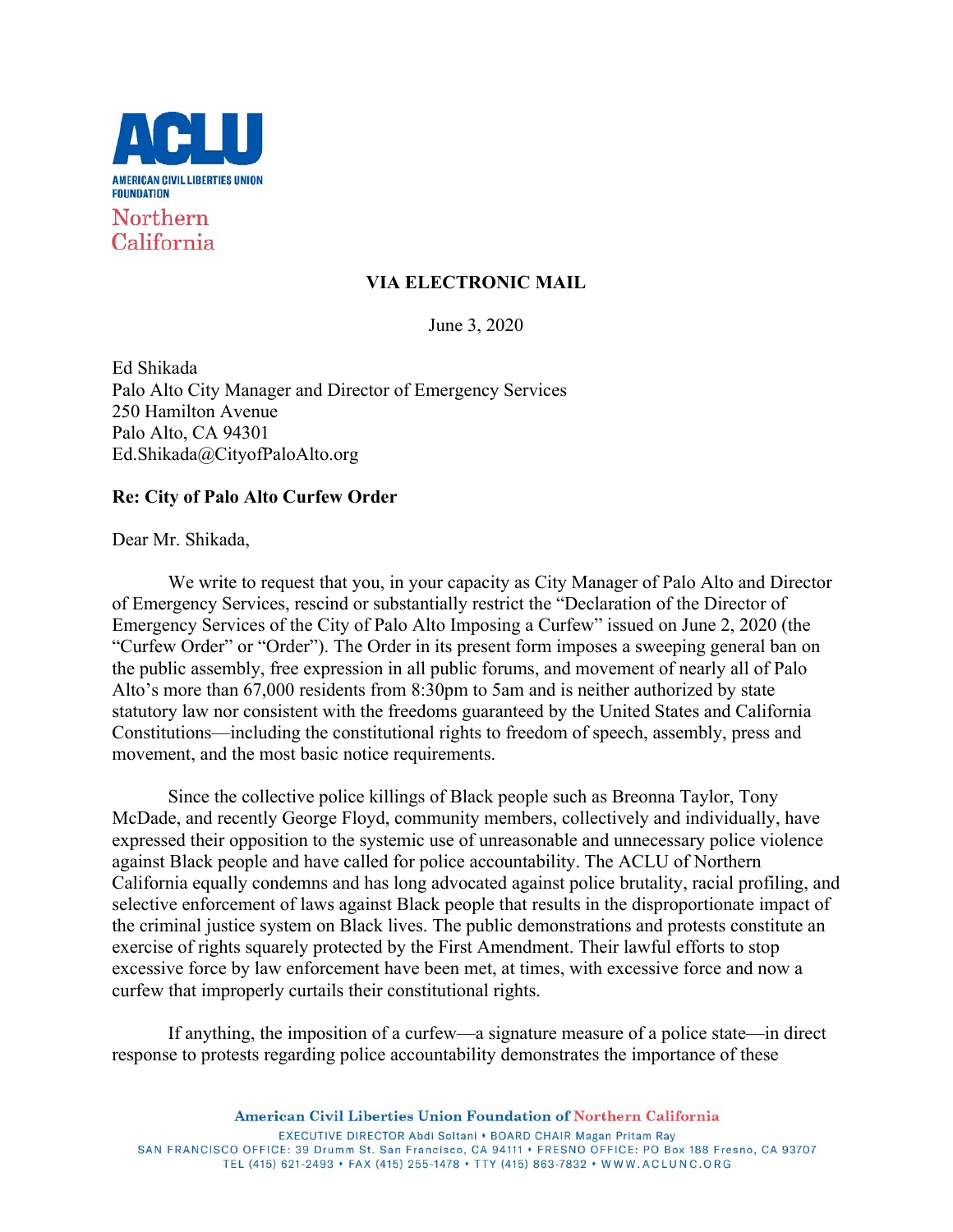protests. We therefore urge you as strongly as possible to take immediate action to uphold the U.S. and California Constitutions.

## **The Curfew Order Exceeds the State's Authority Under Gov't Code § 8634**

The Order exceeds statutory and administrative authority because it extends far beyond any emergency it seeks to address. Cal Gov't Code §§ 8558, 8634. Local governing entities within California have authority to order a curfew to address a genuine "local emergency." Gov't Code §§ 8630, 8634. Similarly, the City has invoked authority under Municipal Code § 2.12.060, which in turn is limited to "local" emergencies. The local emergency cited in the Order, however, is the "Proclamation of Local Emergency due to the community spread of COVID-19," which was issued by the City on March 12, 2020, and is ongoing. Curfew Order p. 1. The Order does not indicate how the curfew is necessary to address the spread of COVID-19. *See* Gov't Code § 8634.

Further, the Order itself makes clear that it is not in response to actual violence that has occurred within the territorial limits of Palo Alto. Instead, the Order references only limited instances of property damage and theft that have occurred *elsewhere* in the Bay Area. The Order makes a vague reference to "scouting behavior" observed around the Stanford Mall and downtown retail core. Curfew Order p. 1. This is insufficient to constitute conditions posing ongoing "extreme peril" to persons or property *throughout* the territorial limits of the City of Palo Alto. *See* Gov't Code § 8558(c). Nonetheless, the Order applies throughout the entirety of the City's 26 square miles, and to nearly all of its over 67,000 residents. *See* Curfew Order p. 2 (listing six narrow exemptions). It therefore applies in numerous regions where no protests of any kind have occurred, let alone protests threatening life or property. While it is conceivable that a "local emergency" could encompass all of Palo Alto—such as perhaps after a severe earthquake—protests, isolated incidents, or damage to property in a few isolated locales do not give rise to an emergency in the entire City.

## **The Curfew Order Violates the First Amendment**

The Order prohibits the speech and assembly—core First Amendment rights—for a significant portion of each day it remains in effect and while community members continue to demand racial justice and accountability for the murder of George Floyd, Ahmaud Arbery, Breonna Taylor, Oscar Grant, Stephon Clark, Mario Woods, Jessica Williams, Stephen Taylor, Eric Garner, Tamir Rice, Trayvon Martin, Sandra Bland, Amadou Diallo, Tony McDade, and the many other Black lives taken by law enforcement. Now more than ever, the "principal function of free speech under our system of government is to invite dispute. It may indeed best serve its high purpose when it induces a condition of unrest, creates dissatisfaction with conditions as they are, or even stirs people to anger." *Texas v. Johnson*, 491 U.S. 397, 408– 09 (1989) (citation and quotation marks omitted).

The Order is not narrowly tailored to the City's purported concerns such as alleged illegal conduct or particular geographic areas where property damage or violence is imminently likely to occur. "To meet the requirement of narrow tailoring, the government must demonstrate that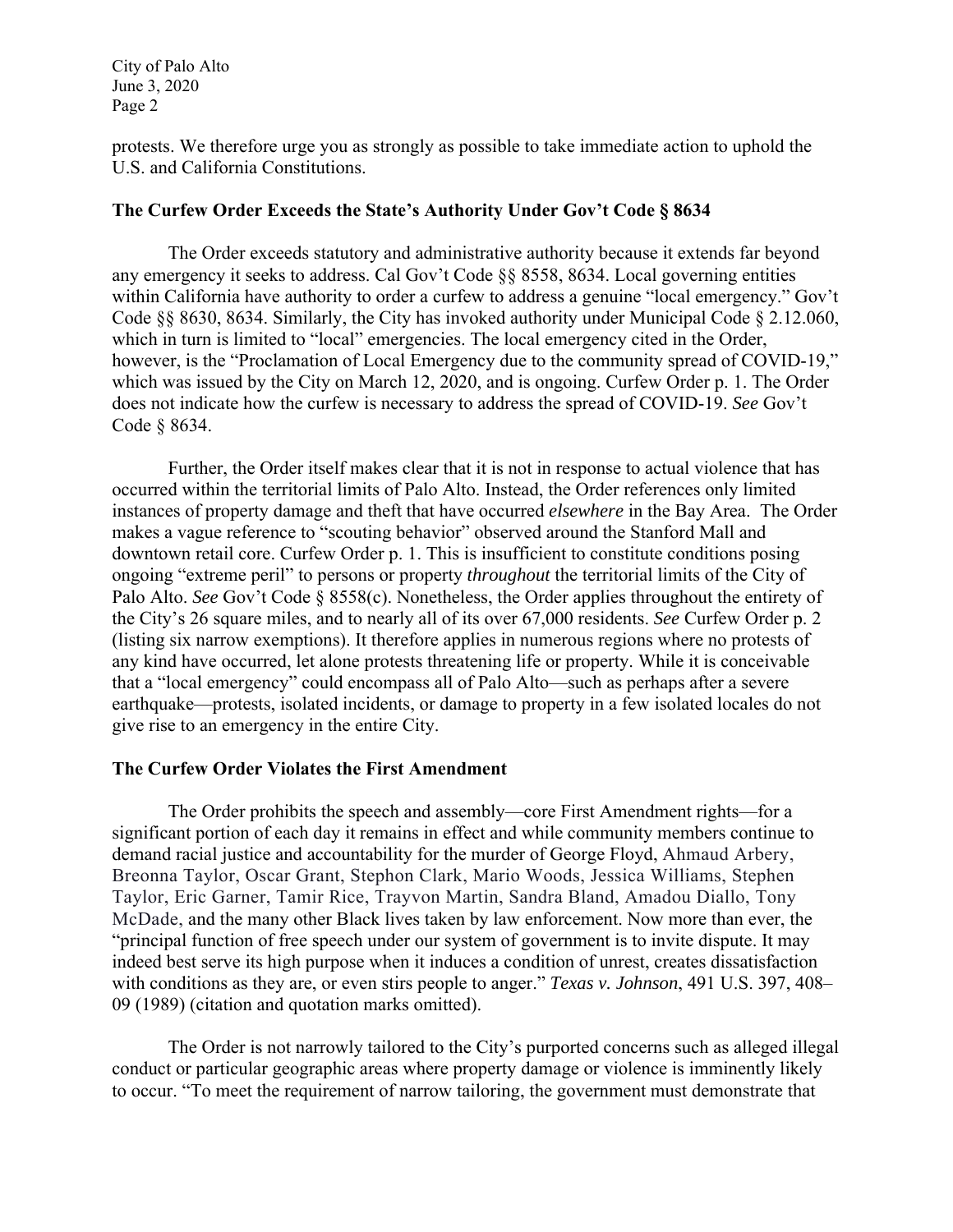alternative measures that burden substantially less speech would fail to achieve the government's interests, not simply that the chosen route is easier." *McCullen v. Coakley*, 573 U.S. 464, 495 (2014). The City may "enforce reasonable time, place, and manner regulations" only if they "are content-neutral, are narrowly tailored to serve a significant government interest, and leave open ample alternative channels of communication."1 *United States v. Grace*, 461 U.S. 171, 177 (1983).

This Order imposes a sweeping general ban on the public assembly, free expression in all public forums, and movement of nearly all Palo Alto residents from 8:30pm to 5am throughout the City. Put another way, for 8.5 hours of each day, the Order prohibits residents seeking to express rights guaranteed by the First Amendment from doing so in any public forums, whether individually or in a peaceful assembly. The Curfew Order does not narrowly focus its restrictions on those engaged in illegal activity, the enforcement of property-related laws, nor geographically. Instead, it preventively suppresses lawful First Amendment protest activity, such as congregating for protest or individually displaying signs or speaking on public streets. Though apparently content neutral on its face, the curfew is not narrowly tailored to public safety interests, and thus it violates the First Amendment regardless of whether alternative times for protest are available.<sup>2</sup>

If needed, the City could enforce "other laws at its disposal that would allow it to achieve its stated interests" without a curfew that is unjustified by actual or imminent mass violence. *Comite de Jornaleros de Redondo Beach v. City of Redondo Beach*, 657 F.3d 936, 949 (9th Cir. 2011). Therefore, absent actual or imminent mass violence, "[o]bvious, less burdensome means for achieving the City's aims are readily and currently available by employing traditional legal methods." *Foti v. City of Menlo Park*, 146 F.3d 629, 642–43 (9th Cir. 1998). Because "there are a number of feasible, readily identifiable, and less-restrictive means of addressing" the City's interests, the curfew "is not narrowly tailored" to serve those interests. *Comite de Jornaleros*, 657 F.3d at 950.<sup>3</sup>

The community's right to protest day or night may not be infringed merely because some people act unlawfully in certain, limited areas of the City or in general throughout the Bay Area. The Order suggests its restrictions are lawful because law enforcement personnel have observed

 $<sup>1</sup>$  Even if the curfew is viewed as a regulation of conduct with an incidental impact on speech, it is evaluated by the</sup> same "standard applied to time, place, or manner restrictions" on speech in a public forum. *Clark v. Cmty. for Creative Non-Violence*, 468 U.S. 288, 298 (1984).

<sup>&</sup>lt;sup>2</sup> Perhaps the City believes the Order is lawful because it preserves alternative means of protest during daylight hours. However, particularly during weekdays, the ability to protest during daylight hours cannot constitute an adequate substitute for the right to protest after work. Moreover, to satisfy First Amendment requirements a curfew must both be narrowly tailored and allow for ample alternative channels of communication. "[A] restriction that meets the ample alternative requirement can fail the narrow tailoring requirement." *iMatter Utah v. Njord*, 774 F.3d 1258, 1267–68 (10th Cir. 2014) (citing United States v. Grace, 461 U.S. 171 (1983)).

<sup>&</sup>lt;sup>3</sup> The City may not rely on *In re Juan C.*, 28 Cal. App. 4th 1093 (1994). In that case, the respondent did "not dispute that a state of emergency existed when the curfew went into effect." *Id.* at 1098. The court's holding was thus premised on the existence of a "bona fide emergency" presenting a serious threat of "imminent destruction of life and property." *Id.* at 1100–01. As explained above, no such emergency exists here, and certainly not throughout the entirety of the City of Palo Alto.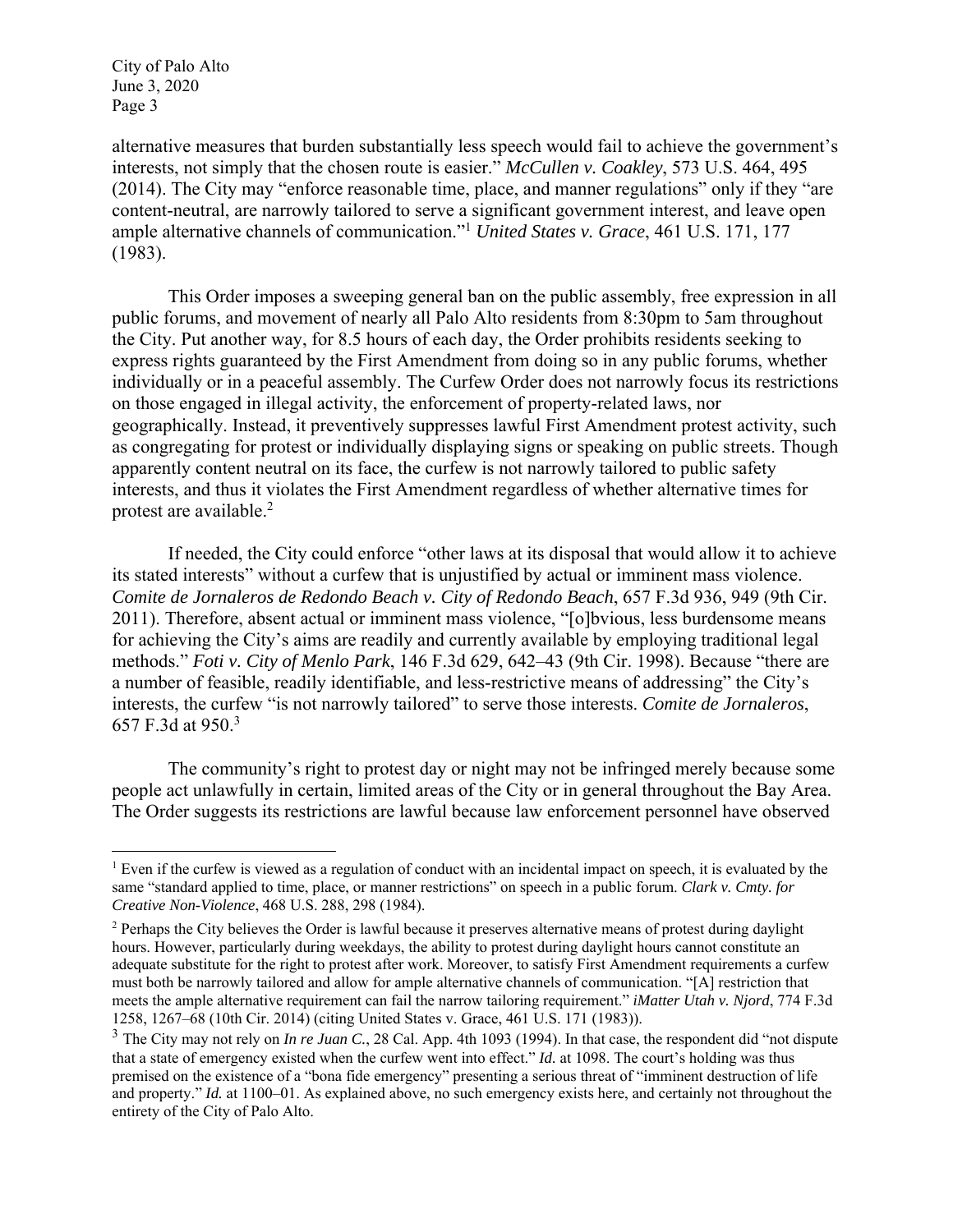"scouting behavior" around the Stanford Mall, criminal activity has occurred throughout the Bay Area, and "local and regional law enforcement intelligence-gathering suggests that planning is underway for additional organized criminal activity that could very quickly threaten harm to persons and property[.]" Curfew Order p. 1. The Constitution squarely rejects this speculative approach to public safety restrictions on speech.

"The generally accepted way of dealing with unlawful conduct that may be intertwined with First Amendment activity is to punish it after it occurs, rather than to prevent the First Amendment activity from occurring in order to obviate the possible unlawful conduct…. The law is clear that First Amendment activity may not be banned simply because prior similar activity led to or involved instances of violence…. Banning or postponing legitimate expressive activity because other First Amendment activity regarding the same subject has resulted in violence deprives citizens of their right to demonstrate in a timely and effective fashion." *Collins v. Jordan*, 110 F.3d 1363, 1371–72 (9th Cir. 1996). If an unlawful assembly can be declared only for "assemblies which are violent or which pose a clear and present danger of imminent violence," *In re Brown*, 9 Cal. 3d 612, 623 (1973), the same is true for a curfew, which can only be authorized, if at all, when no other means are available to prevent actual or imminent mass violence.

Moreover, a curfew must be no greater than necessary to preserve the City's compelling interest in public safety or health. *See McCullen*, 573 U.S. at 495. Yet the City has chosen to ratify and extend the order until 5am on June 11, 2020. Instead, the City should revisit such a restrictive Order daily. The first evening the curfew was in effect, there were no arrests or citations, and no reported incidents of violence. Since Palo Alto has seen mostly peaceful protests, a 9-day curfew on its face far exceeds what is necessary in the current situation.

#### **The Curfew Order Violates the Freedom of Movement**

 The Order also violates the Constitution's protection for the freedom of movement. "Citizens have a fundamental right of free movement, 'historically part of the amenities of life as we have known them.'" *Nunez by Nunez v. City of San Diego*, 114 F.3d 935, 944 (9th Cir. 1997) (citations omitted). Freedom of movement "is simply elementary in a free society." *In re White*, 97 Cal. App. 3d 141, 148–49 (Ct. App. 1979) ("Such a right is implicit in the concept of a democratic society and is one of the attributes of personal liberty under common law."). "In all the states, from the beginning down to the adoption of the Articles of Confederation, the citizens thereof possessed the fundamental right, inherent in citizens of all free governments, peacefully to dwell within the limits of their respective states, to move at will from place to place therein, and to have free ingress thereto and egress therefrom. . . ." *United States v. Wheeler*, 254 U.S. 281, 293 (1920). While the state may impose restrictions on this right, any restrictions must both serve a compelling state interest and be narrowly tailored to accomplish that objective. *Nunez*, 114 F.3d at 946 (applying strict scrutiny to curfew order even though it only applied to minors); *see also In re White*, 97 Cal. App. 3d at 150 ("If available alternative means exist which are less violative of the constitutional right and are narrowly drawn so as to correlate more closely with the purposes contemplated, those alternatives should be used[.]").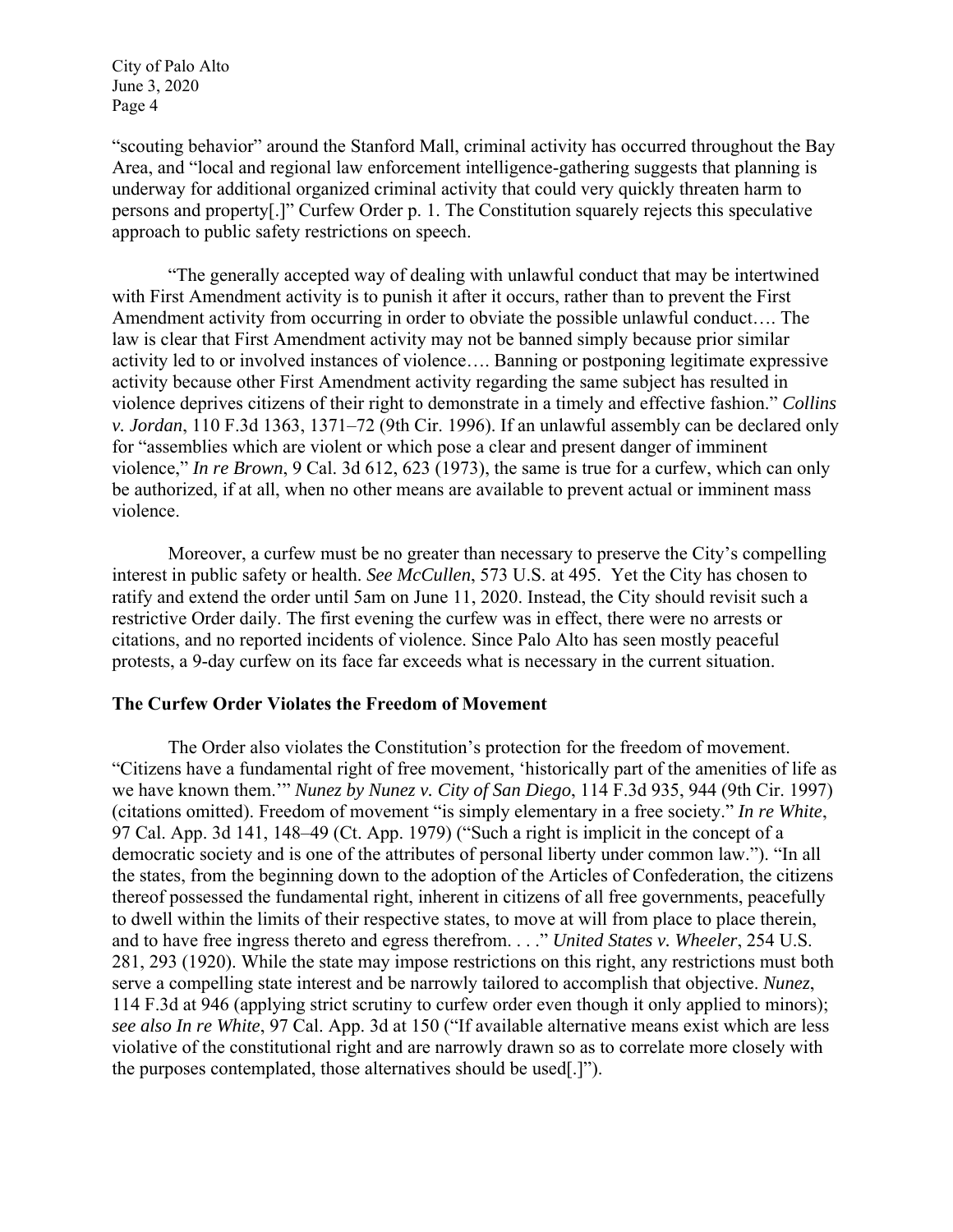The Order's restrictions on movement are not narrowly tailored. Apart from the geographic breadth noted above, the Order applies to all kinds of movement, including many that obviously could not be mistaken for unlawful protest activity. To give but a few examples, the Order bans people from walking their dogs, jogging or riding bicycles for exercise, walking with their children, going to the grocery store, traveling for family caregiving obligations, visiting their sick relatives, and various other forms of entirely innocuous movement. Indeed, given the overly narrow categories of travel exemptions, in practice the Order essentially places nearly everyone in the City of Palo Alto under house arrest for 8.5 hours a day, including after work hours before dark. *See* Curfew Order p. 2.

The Constitution does not permit such a draconian deprivation of liberty under these circumstances. *Cf. Nunez*, 114 F.3d at 948 (striking down curfew order because "it does not provide exceptions for many legitimate activities"). Moreover, the imposition of the curfew at 8:30pm, during after work hours and before darkness, needlessly makes it difficult for many working people to take care of basic necessities like shopping for essential goods or checking in on loved ones.

#### **The Curfew Order Contains Insufficient Notice**

 Finally, even if narrowed to deal with the various problems described above, the Order would remain unconstitutional because it provides for insufficient notice in two respects: it contains no provision requiring authorities to notify individuals prior to enforcing the Order, and it has been imposed without sufficient advance notice for all those subject to its restrictions.

Both the Fifth and Fourteenth Amendments prohibit deprivations of liberty without "due process." The most essential element of due process is, of course, notice. Due process requires that notice "must be of such nature as reasonably to convey the required information[.]" *Mullane v. Central Hanover Bank & Trust Co.*, 339 U.S. 306, 314 (1950). The California Government Code itself recognizes the important need for notice, requiring orders and regulations during a local emergency to "be given widespread publicity and notice." Cal. Gov't Code § 8634.

Given the breadth of the Order's prohibition, due process therefore requires that officers seeking to enforce it first provide notice to the general population of their intent to do so. The few cases upholding curfews comparable (albeit lesser in scope) than this one have contained such a requirement. *See e.g.*, *In re Juan C*. 28 Cal. App. 4th 1093, 1097 (1994) (order permitted arrest only of "such persons as do not obey this curfew *after due notice, oral or written, has been given to said persons*") (emphasis added).

For similar reasons, even if acceptably narrowed, due process requires the City provide more notice before imposing the curfew. The City imposed the first day's curfew five hours before it went into effect. Many residents would have been at work, possibly unaware of the curfew before heading home that evening. Common sense, as well as the Constitution's most basic commands, require that County residents receive more time before they are effectively imprisoned in their own homes for the entire evening and night.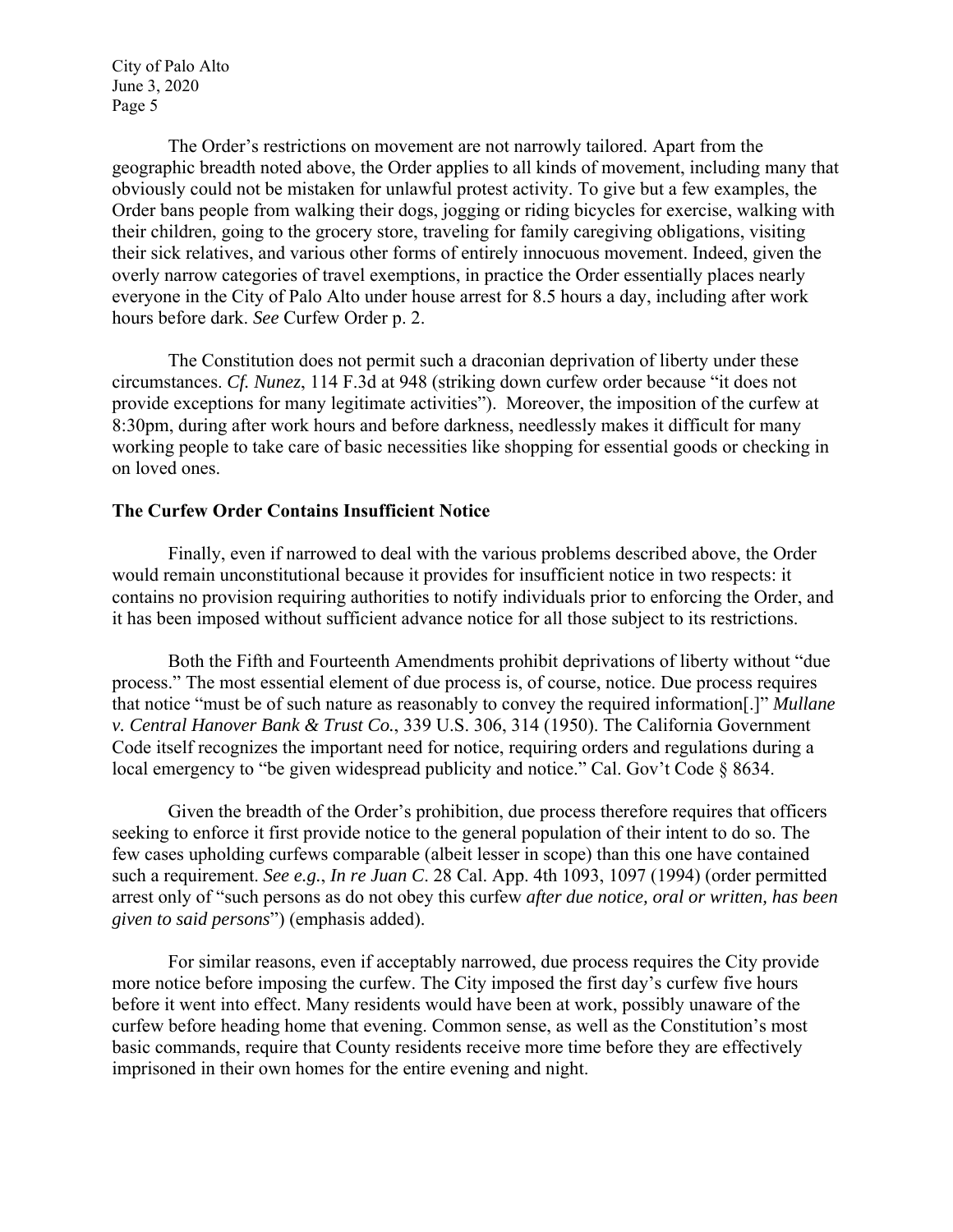## **The Curfew Order Creates Vague Standards for Enforcement**

 The Order—through ostensibly banning all individuals from public areas in the City of Palo Alto—vests law enforcement officers with unfettered discretion to take any individual into custody. Such discretion will result in selective and biased enforcement against the very groups whose targeting by police are the subject of protest.

 Though the Order contains exemptions for certain groups, these exemptions are vague and incomplete. Only individuals traveling to or from "essential workplaces" will be exempt from the Order. Curfew Order p. 2. Such vague standards create a high likelihood of disparate application and enforcement. Individuals "experiencing homelessness" are also exempt from the Order, but this will require individuals to prove that they are permitted to be outside. Officers must rely on discretion and bias to perceive who may be unhoused. The Order's exemption for "authorized representatives" of media organizations also requires officers to make on-the-spot calls that exclude citizen journalists and other reporters.

 Finally, in light of news reports of U.S. Immigration and Customs Enforcement and Customs and Border Protection providing assistance to law enforcement agencies in their response to protests, we remind you of your obligations under the California Values Act (S.B. 54). County and city law enforcement shall not provide assistance for the purpose of immigration enforcement, including inquiring about immigration status, providing interpretation services, or facilitating arrests or transfers to the custody of immigration authorities in the field.

#### **Demand for Rescission, Review and Records**

The Curfew Order issued on June  $1<sup>st</sup>$  should be rescinded without delay given its serious infirmities under state law and the Constitution. Even if the curfew is substantially restricted in an attempt to satisfy statutory and constitutional muster, it is incumbent on you and the City Council to review the curfew order on a **day-to-day basis**. Though you may contend that conditions exist to justify the issuance of a curfew, the curfew must be lifted as soon as those conditions dissipate.

Further, we request pursuant to the California Public Records Act (Government Code §§ 6250, et. seq.) and Article I  $\S$  3(b) of the California Constitution<sup>4</sup> the following records:

(1) Complaints received by the City of Palo Alto regarding protests, demonstrations, or other activity in response to the police killings of people, from May 25, 2020 until the date that the curfew is terminated;

<sup>&</sup>lt;sup>4</sup> "Records" covered by this request include but are not limited to: internal and external correspondence (including email), memoranda, drafts, notes, outlines, policies, procedures, regulations, directives, instructions, orders, bulletins, pamphlets or brochures, scripts, handouts, analyses, evaluations, reports, summaries, writings, logs and other written records or records by any other means, including but not limited to records kept on computers, computer source and object code, electronic communications, computer disks, CD-ROM, video tapes or digital video disks.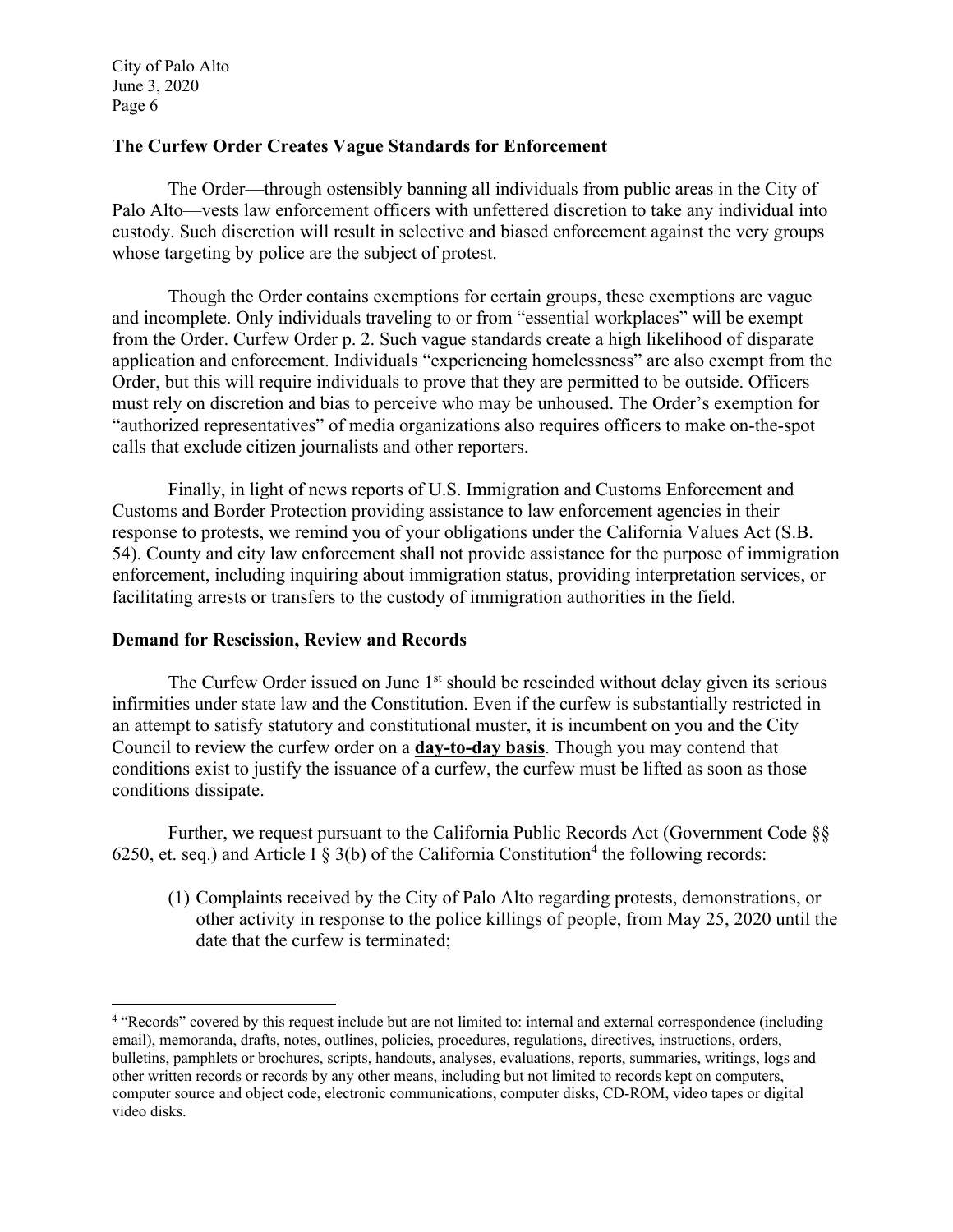- (2) Any memoranda or records dated January 1, 2018 to the present regarding the need for or issuance of a curfew and/or emergency order;
- (3) Correspondence between the City of Palo Alto and any federal agency regarding protests, demonstrations, or other activity in response to the police killings of people, from May 25, 2020 until the date that the curfew is terminated;
- (4) Correspondence between the City of Palo Alto and the National Guard regarding protests, demonstrations, or other activity in response to the police killings of people, from May 25, 2020 until the date that the curfew is terminated;
- (5) Correspondence between the City of Palo Alto and any California law enforcement agency, including Sheriff's Offices or police departments, regarding protests, demonstrations, or other activity in response to the police killings of people, from May 25, 2020 until the date that the curfew is terminated;
- (6) Records related to the City of Palo Alto's use of surveillance technology, including location surveillance (such as automated license plate readers) and social media surveillance, from May 25, 2020 until the date that the curfew is terminated.

Please send copies of the requested records to me at the address shown above, or email them to me at sagarwal@aclunc.org. We request that you waive any fees that would be normally applicable to a Public Records Act request. In addition, if you have the records in electronic form you can simply email them to me without incurring any copying costs. *See* Gov't Code § 6253.9.

Thank you for your prompt consideration of these issues. We respectfully ask that you provide a response to the issues we have raised in this letter within 24 hours.

Sincerely,

Obico Darma

Shilpi Agarwal, Interim Legal & Policy Director and Senior Staff Attorney Amy Gilbert, Staff Attorney

cc: Chief of Police, Robert Jonsen pd@cityofpaloalto.org

Mayor, Adrian Fine Adrian.Fine@cityofpaloalto.org

Vice Mayor, Tom DuBois tom.dubois@cityofpaloalto.org

Councilmember, Alison Cormack Alison.Cormack@cityofpaloalto.org